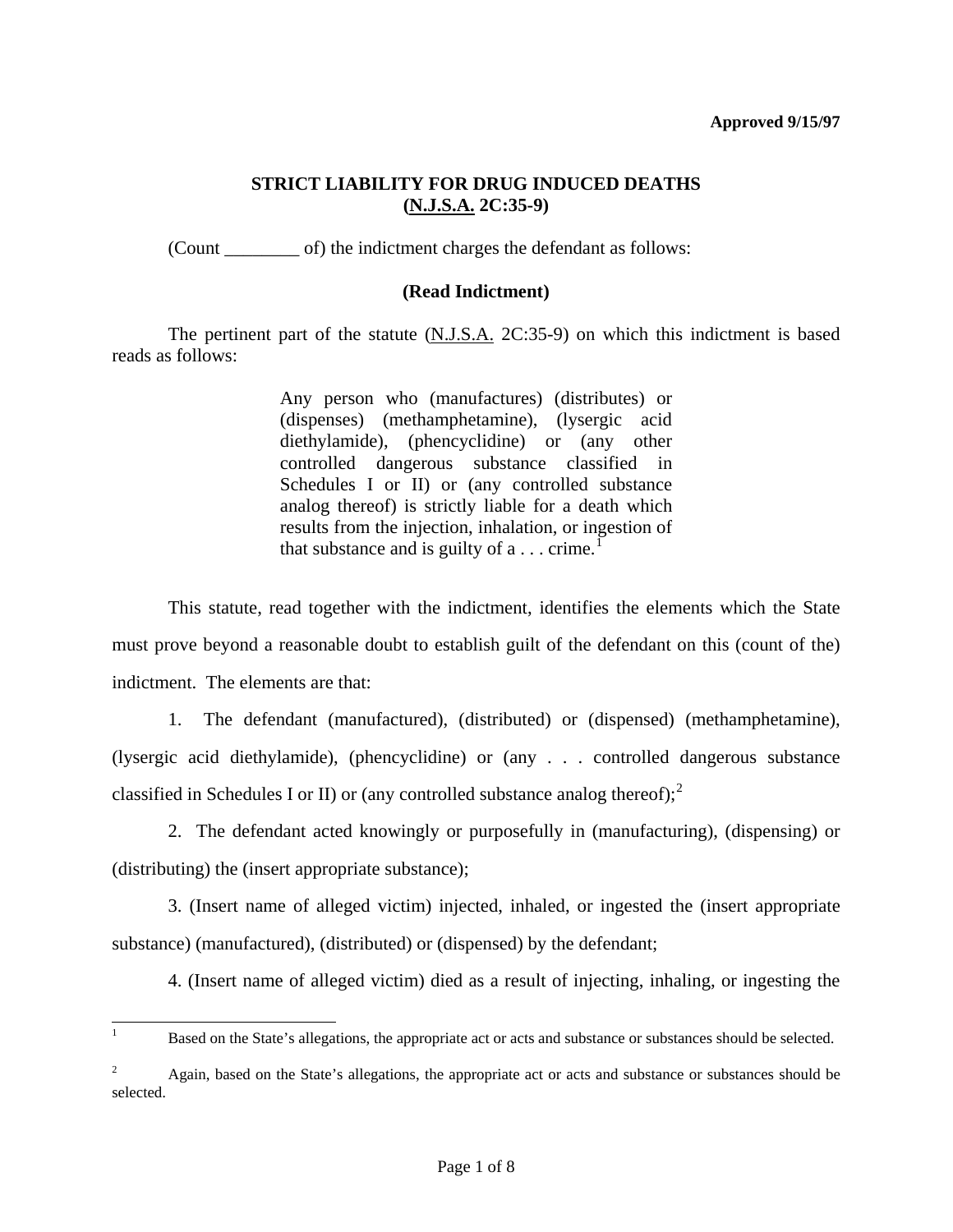(insert appropriate substance) (manufactured), (distributed) or (dispensed) by the defendant. That is, the defendant's act of (manufacturing) (distributing) or (dispensing) the (insert appropriate substance) caused (the name of alleged victim)'s death.

# **[When it is alleged that a Schedule I or II controlled dangerous substance, other than those specifically identified in the statute, i.e. methamphetamine, L.S.D., or phencyclidine was involved, the following should be charged][3](#page-0-2)**

 With respect to the first element, the State, as I have said, must prove beyond a reasonable doubt that the defendant (manufactured), (distributed) or (dispensed) a Schedule I or II controlled dangerous substance. Here, the State alleges the defendant (manufactured), (distributed) or (dispensed) (insert appropriate substance, e.g. heroin, cocaine, etc.). (Insert appropriate substance) is a Schedule I or II controlled dangerous substance.

# **[When it is alleged that a controlled substance analog was involved, the following definition of controlled substance analog should be charged]**

 A "controlled substance analog" is a substance that (1) has a chemical structure substantially similar to that of a controlled dangerous substance and (2) was specifically designed to produce an effect substantially similar to that of a controlled dangerous substance.<sup>[4](#page-1-0)</sup>

<span id="page-1-0"></span> $\overline{a}$ 3 Most indictments containing a drug induced death count will also include a count for the predicate offense of manufacturing or distributing the drug. Therefore, the jury may well have been instructed beforehand on the elements of manufacturing or distributing a CDS. Under these circumstances, it will probably be sufficient to direct the jury's attention to the previously given definition of these terms and to direct them to utilize that definition in deciding this count. See State v. Maldonado, 137 N.J. 536, 577 (1994) (trial court instructed jury: "You will rely upon the law that I have referred to before when I charged to you the law that applies to a distribution of cocaine", but then went on to "remind" the jury of the definition of distribution.) For the sake of completeness and because the court may wish to reinforce the definition of these terms, this model charge incorporates the full definition of the elements of manufacturing and distributing CDS.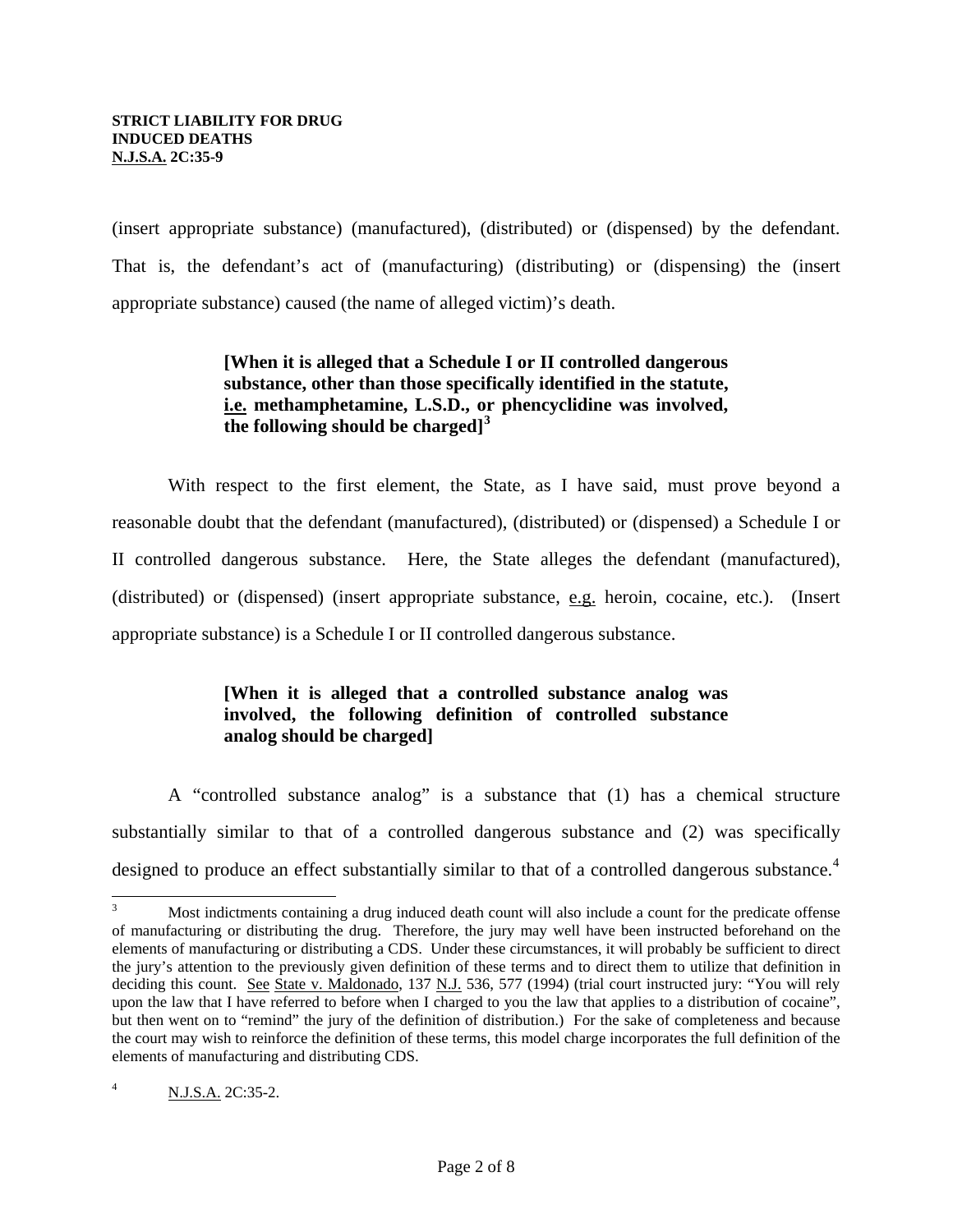#### **STRICT LIABILITY FOR DRUG INDUCED DEATHS N.J.S.A. 2C:35-9**

In this case, the indictment alleges that the defendant (manufactured), (distributed) or (dispensed) \_\_\_\_\_\_\_\_\_\_\_\_\_\_ which is an analog of \_\_\_\_\_\_\_\_\_\_\_\_\_\_\_\_, which is a Schedule I or II controlled dangerous substance. Thus, to establish this part of the first element, the State must prove beyond a reasonable doubt that \_\_\_\_\_\_\_\_\_\_ has a substantially similar chemical structure to the dangerous substance \_\_\_\_\_\_\_\_\_\_, and that \_\_\_\_\_\_\_\_\_\_\_\_\_ was specifically designed to produce an effect substantially similar to the controlled dangerous substance \_\_\_\_\_\_\_\_\_\_\_\_\_\_\_, which is a Schedule I or II controlled dangerous substance.

### [**If the indictment alleges the defendant manufactured the CDS, charge the following definition of manufacture]**

 "Manufacture" means the production, preparation, propagation, compounding, conversion or processing of (insert appropriate substance) either directly or by extraction from substances of natural origin, or independently by means of chemical synthesis, or by a combination of extraction and chemical synthesis, and includes any packaging or repackaging of the substance or labeling or re-labeling of its container, except that this term does not include the preparation or compounding of a controlled dangerous substance (or controlled substance analog) by an individual for his own use or the preparation, compounding, packaging, or labeling of a controlled dangerous substance: (1) by a practitioner as an incident to his administering or dispensing of a controlled dangerous substance or controlled substance analog in the course of his professional practice, or (2) by a practitioner (or under his supervision) for the purpose of, or as an incident to, research, teaching or chemical analysis and not for sale.<sup>[5](#page-1-0)</sup>

<span id="page-2-0"></span> In this regard, the term "practitioner" means a physician, dentist, veterinarian, scientific investigator, laboratory, pharmacy, hospital or other person licensed, registered, or otherwise

 5 N.J.S.A. 2C:35-2.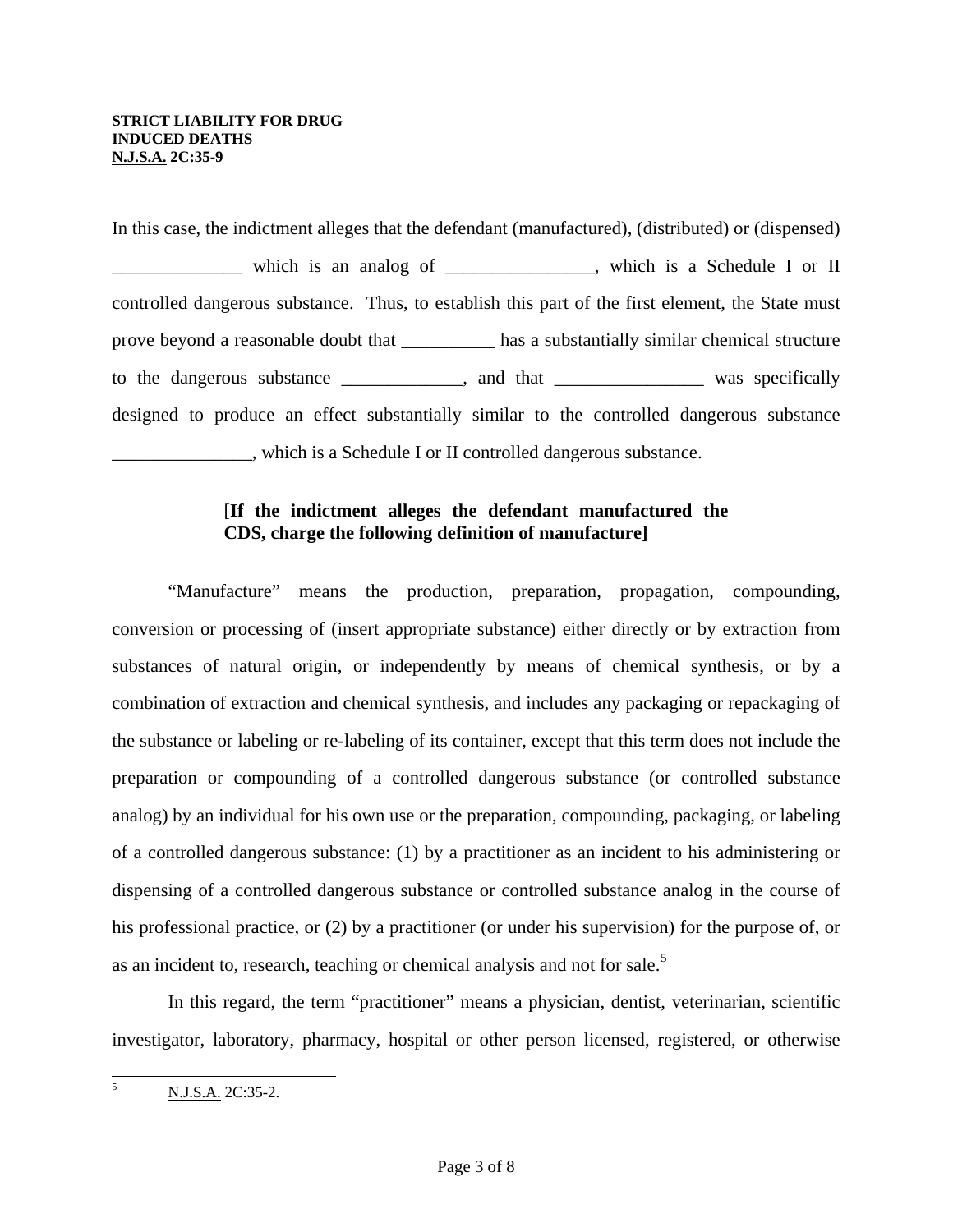permitted to distribute, dispense, conduct research with respect to, or administer a controlled dangerous substance (or controlled substance analog) in the course of professional practice or research in this State.<sup>[6](#page-2-0)</sup>

# [**If the indictment alleges that the defendant distributed the CDS charge the following definition of distribution.][7](#page-3-0)**

 With respect to the first element, to "distribute" means the transfer, actual, constructive or attempted, from one person to another of (insert appropriate substance).<sup>[8](#page-3-1)</sup> It is not necessary that the drugs be transferred in exchange for payment or promise of payment of money or anything of value.<sup>[9](#page-3-2)</sup>

 In regard to the second element, the State must prove beyond a reasonable doubt that the defendant acted knowingly or purposefully in (manufacturing), (distributing), or (dispensing) the (insert appropriate substance).

 A person acts knowingly with respect to the nature of his/her conduct or the attendant circumstances if he/she is aware that his/her conduct is of that nature, or that such circumstances exist, or he/she is aware of a high probability of their existence. A person acts knowingly with respect to a result of his/her conduct if he/she is aware that it is practically certain that his/her conduct will cause such a result. "Knowing", "with knowledge" or equivalent terms have the same meaning. $10$ 

 6 Ibid.

<span id="page-3-0"></span><sup>7</sup> See footnote 3, supra.

<span id="page-3-1"></span><sup>8</sup> This definition is taken from the definitions of "distribute" and "deliver" set forth in N.J.S.A. 2C:35-2.

<span id="page-3-2"></span><sup>9</sup> State v. Heitzman, 209 N.J. Super. 617, 621 (App. Div. 1986), aff'd 107 N.J. 603 (1987).

<span id="page-3-3"></span> $^{10}$  N.J.S.A. 2C:2-2b(2).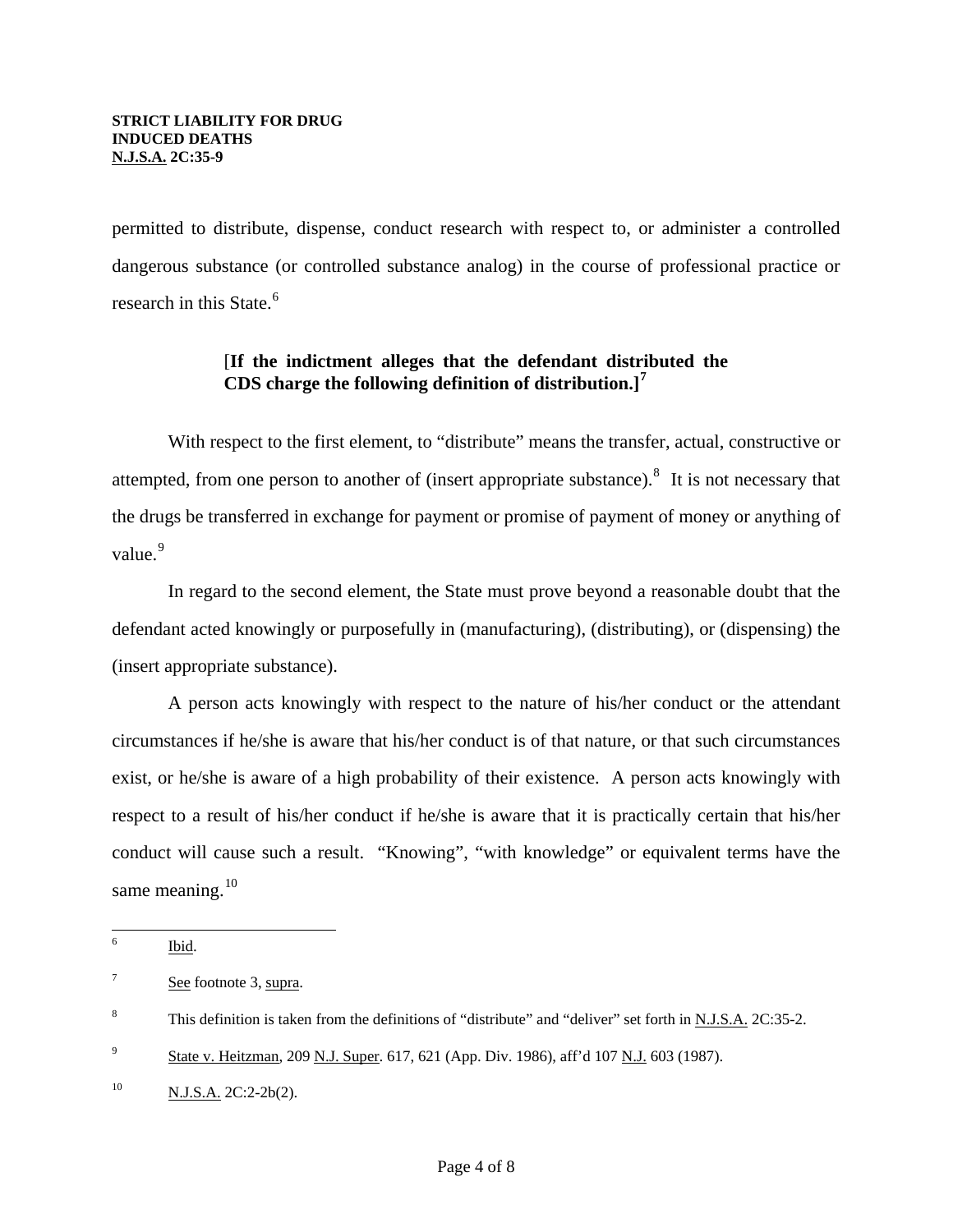A person acts purposely with respect to the nature of his/her conduct or a result thereof if it is his/her conscious object to engage in conduct of that nature or to cause such a result. A person acts purposely with respect to attendant circumstances if he/she believes or hopes that they exist. "With purpose," "designed", "with design" or equivalent terms have the same meaning. $^{11}$  $^{11}$  $^{11}$ 

 Remember that when we speak of knowingly and purposely we are speaking of conditions of the mind that cannot be seen. It is not necessary for the State to prove the existence of such mental states by direct evidence such as a statement by the defendant that he/she had particular knowledge or a particular purpose. Knowledge and purpose as separate propositions of proof do not commonly exist. They must ordinarily be discovered as other mental states are from circumstantial evidence; that is, by reference to the defendant's conduct, words, or acts and all the surrounding circumstances.

 In regard to the third element, the State must prove beyond a reasonable doubt, as I have said, that (insert name of alleged victim) injected, inhaled, or ingested the (insert appropriate substance) (manufactured), (distributed), or (dispensed) by the defendant.

<span id="page-4-0"></span> The fourth element is that (insert name of alleged victim) died as a result of injecting, inhaling, or ingesting the (insert appropriate substance) (manufactured), (distributed), or (dispensed) by the defendant. To prove this element, the State must prove that the defendant's act of (manufacturing), (distributing), or (dispensing) the (insert appropriate substance) caused (insert name of alleged victim)'s death. In order for the State to prove this element, the State must prove, beyond a reasonable doubt, the following:

 First, the State must prove that the injection, inhalation or ingestion of the (insert appropriate substance) is an antecedent, that is a preceding act, but for which the death would not

 $11$ N.J.S.A. 2C:2-2b(1).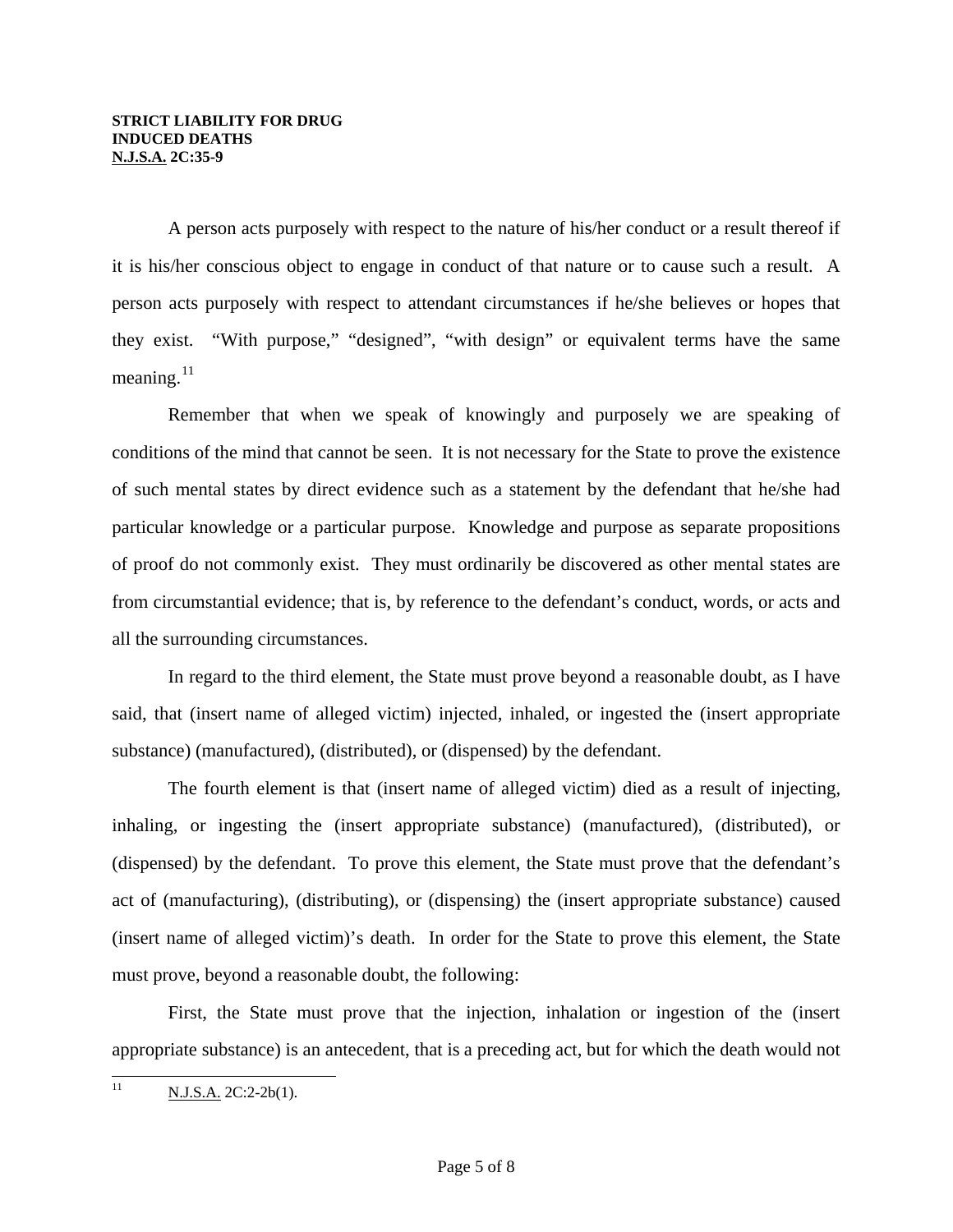have occurred; in other words, that the death would not have occurred without the injection, inhalation, or ingestion of the (insert appropriate substance).

 Second, the State must prove that the death was not too remote in its occurrence as to have a just bearing on defendant's liability, and,

Third, the State must prove that the death was not too dependent upon conduct<sup>[12](#page-4-0)</sup> of another person which was unrelated to the (injection), (inhalation), (ingestion) of the (insert appropriate substance) or to its effect as to have a just bearing on the defendant's liability.

 In determining whether the death was not too remote or not too dependent upon the conduct of another person, you should consider, among all other factors suggested by the evidence,<sup>[13](#page-5-0)</sup> whether causes other than the (injection), (ingestion), (inhalation) of the (insert appropriate substance) contributed to the death, and if so, then the number and nature of such cause or causes.<sup>[14](#page-5-1)</sup> You should also consider how drug-induced deaths normally occur in comparison with how this death actually occurred,<sup>[15](#page-5-2)</sup> or, in other words, whether the State has proven beyond a reasonable doubt that the death did not occur in such an unusual manner that it would be unjust to find the defendant responsible for the death.<sup>[16](#page-5-3)</sup> You should also consider, if you find them relevant, the length of time between defendant's act of (manufacturing), (distributing), (dispensing) the (insert appropriate substance) and the place of (insert name of decedent)'s death.

<span id="page-5-3"></span><sup>16</sup> Id. at 566.

 $12<sup>°</sup>$ In Cannel, Criminal Code Annotated, at p. 681 (1996-1997 ed.), N.J.S.A. 2C:35-9b2(b) is erroneously reproduced to read "too dependent upon control of another." (emphasis added). The correct term is conduct not control. See West, New Jersey Statutes Annotated, 2C:35-9b2(b) (1995), see also State v. Maldonado, supra, 137 N.J. at 544 and the 1987 legislative commentary to N.J.S.A. 2C:35-9, which is reprinted in Cannel, supra, at 683.

<span id="page-5-4"></span><span id="page-5-0"></span><sup>13</sup> State v. Maldonado, supra, at 570.

<span id="page-5-1"></span> $14$  Id. at 565.

<span id="page-5-2"></span> $15$  Id. at 570.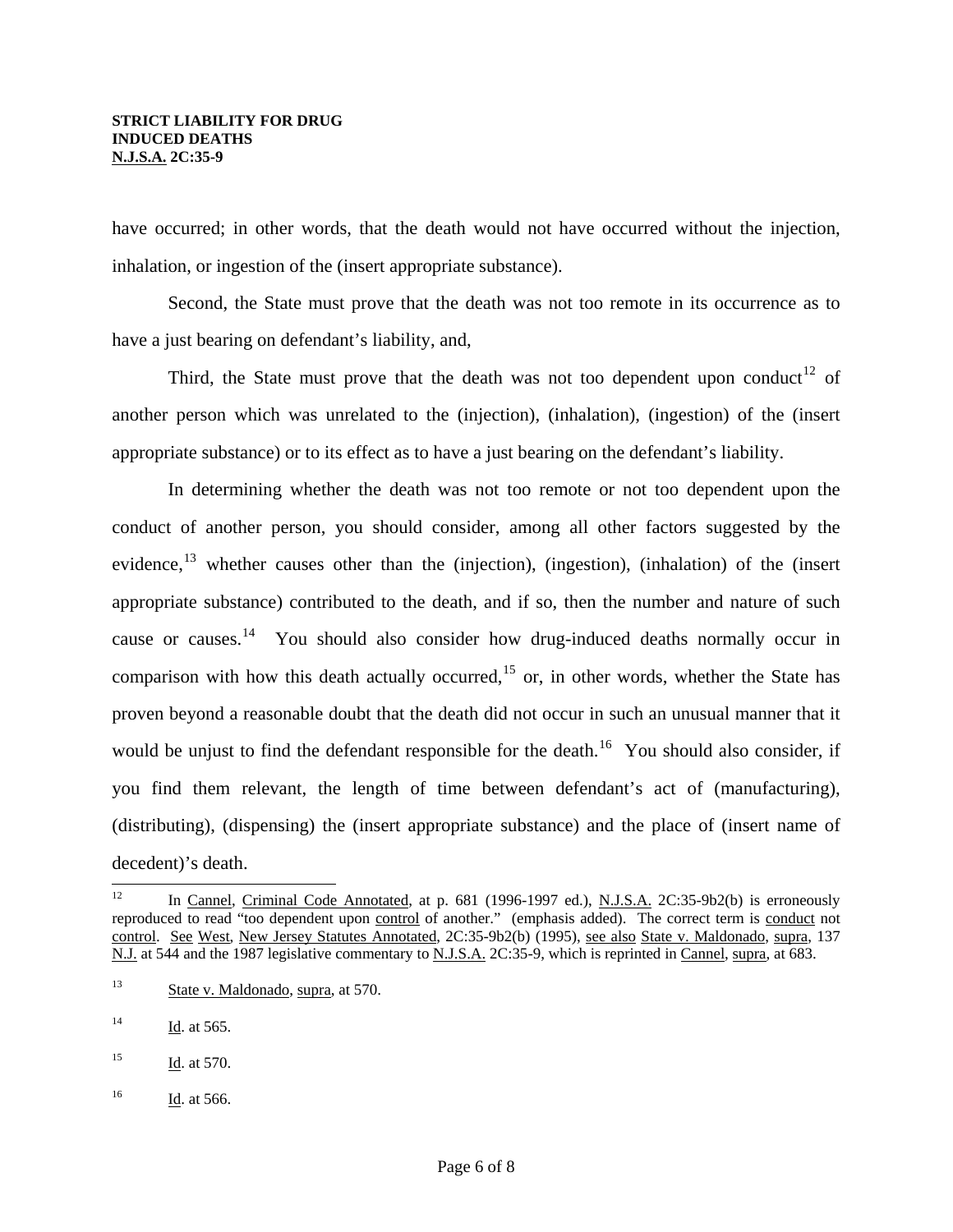The fact that (insert alleged victim's name) contributed to (his/her) own death by (his/her) purposeful, knowing, reckless, or negligent injection, inhalation, or ingestion of the (appropriate substance), or by (his/her) consenting to the administration of (insert appropriate substance) by another is not a defense to prosecution for this offense.<sup>[17](#page-5-4)</sup> Thus, (insert name of alleged victim)'s conduct of injecting, inhaling, or ingesting the (insert appropriate substance) or consenting to its administration by another does not make the death too remote or too dependent upon the conduct of another to have a just bearing on defendant's liability.<sup>[18](#page-6-0)</sup>

> [**At this point in the charge the Court should explain the relationship of the remoteness issue to the facts of the case, if it has not already done so. If the State's and defendant's versions of the facts differ, the charge should include appropriate instructions with respect to each party's position].[19](#page-6-1)**

 In summary, in order for the State to prove the defendant's guilt under this (count of the) indictment, the State must prove four elements:

 1. That the defendant (manufactured), (distributed), or (dispensed) (insert appropriate substance);

2. That the defendant did so knowingly or purposefully;

 3. That (insert name of alleged victim) injected, inhaled, or ingested the (insert appropriate substance), and

4. That (insert name of alleged victim) died as a result of injecting, inhaling, or ingesting

 $17\,$ N.J.S.A. 2C:35-9c

<span id="page-6-0"></span><sup>&</sup>lt;sup>18</sup> See Cannel, Criminal Code Annotated, at pp. 682-684 (1996-1997 ed); note, however, that State v. Maldonado, supra, indicates in dictum that coerced or unknowing consumption of drugs may be exculpatory. 137 N.J. at 572, n.5.

<span id="page-6-1"></span><sup>19</sup> State v. Maldonado, supra, 137 N.J. at 576.